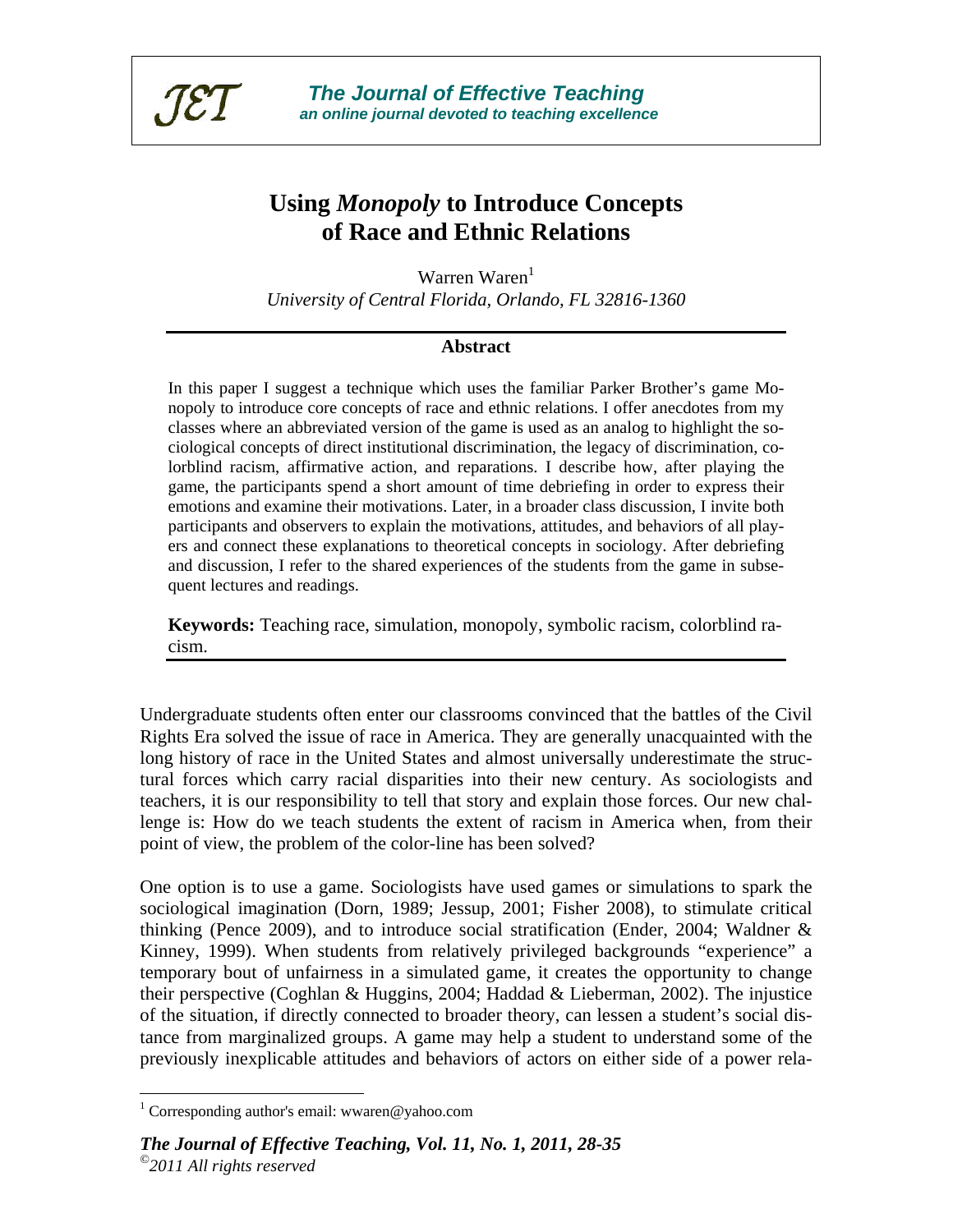tionship. Also, as this paper demonstrates, a properly constructed simulation can give the student a sense of the structural nature and lasting legacy of racial discrimination—a fuller sense of the "history and biography" of race in the United States (Mills, 1959).

The great advantage of a game is that it is a completely controlled environment—there are no unexplained variables. In fairness to all the players, all rules are explicitly stated at the outset of game play and apply to all players equally (Waldner & Kinney, 1999). Ordinarily, in a competitive game this assumption of fairness supports an ideology of individualism.

However, a pedagogical game is concerned with learning, not winning. In order to disentangle a complicated issue, the instructor may purposefully introduce inequality into an otherwise "just" world. Again, because all rules are explicit (even unfair ones), the problem exists in the game without confounding effects. This simplification allows students to easily focus on the nature and development of the problem. By extension, it is hoped that the game encourages students to reassess similar problems in the real world.

#### **Use of Pedagogical Games**

Dorn (1989) identifies multiple criteria for games or simulations to be effective in the classroom as pedagogical tools. He argues the games must: reflect reality; motivate students through "experience"; develop awareness of personal values through moral and ethical implications of the game; connect abstract concepts with concrete experiences; create a shared experience from which the students can draw; offer a form of debriefing to both address emotional issues and to connect theory to experiences. In the technique I describe below, I try to incorporate these ideas with Straus' (1986) emphasis on simplicity for in-class games.

In teaching and learning, the goal of simulation is the "experience" itself. Jessup (2001) argues that simulation should be the "experiential anchor for the elaboration of conceptual tools" (p.108). Therefore, this game is created to offer a chance for relatively privileged students to experience the unfairness of structural inequality. After temporary exposure to an analog of racial discrimination, students with no prior familiarity of racial discrimination will have a deeper understanding of the effects of racism on many levels.

Pedagogical games are used to challenge our assumptions about how the world works (Waldner & Kinney, 1999). For example, the basic assumption of competitive games is fairness. This assumes that the world is fair (i.e., a meritocracy) and that individual effort or talent is the main factor in success (i.e., an ideology of individualism akin to Ross' (1977) fundamental attribution error). In competitive games therefore, groups are treated equally and the best players win. But a pedagogical game may challenge the assumption of fairness directly by having structural inequality built into the game. The experience of a good player losing an unfair game creates cognitive dissonance—that cognitive dissonance is our teaching moment. I assume that students as game players can easily identify games that are "unfair" based on unequal outcomes for equivalent behavior. As a peda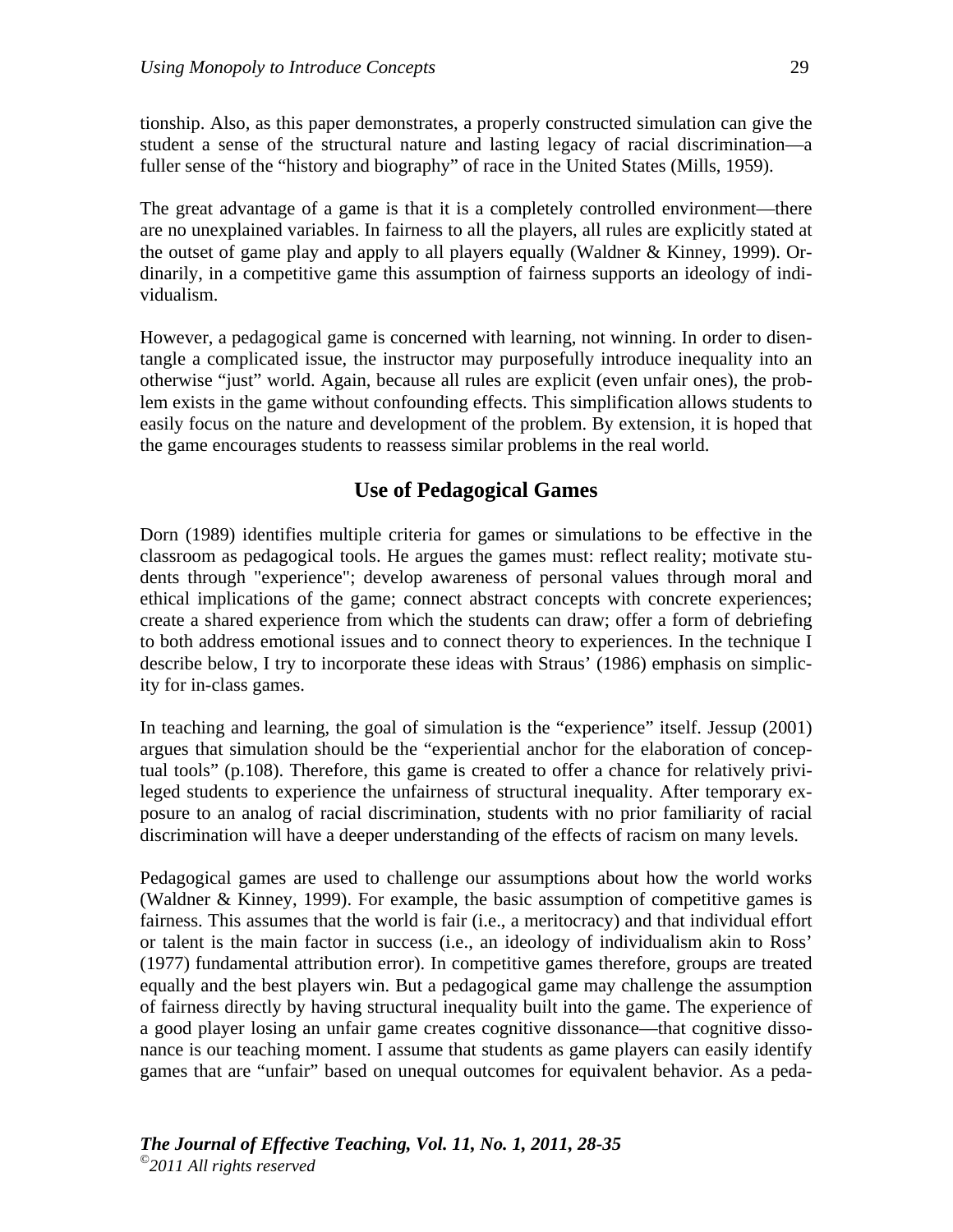gogical tool, I want it to be relatively easy for them to spot the explicit rules which cause the inequality.

There are two main limitations to the use of pedagogical games in the classroom. First, as with any analog, the challenge of external validity is ever present. By definition, a simulation is a simplification of a complex phenomenon. If the essential nature of the phenomenon is lost in the simplification, then the results of the simulation cannot be usefully extended back to the outside world. We should be aware that the game world in which we play is created especially to illustrate a point—and therefore is biased by its nature. For example, the reality of race relations in the United States is much more complicated that any one-hour game. Second, games are not value free (Breznia, 1996). Those who make the rules also make assumptions about how the world works. Students who have strong views on a topic may show resistance to games that overtly contradict their positions. The games may have little teaching value if the students feel that their views are not acknowledged. Although this critique is important, one of the strengths of simulations is that it temporarily suspends previous experience. Students are exposed to new sets of values surreptitiously through the play of the game. After the game, students can openly decide to consider or ignore the new sets of values.

# **Issues in Teaching Race in the 21st Century**

Our students are confident that they are already familiar with racism before they enter the classroom. Students from the Millennial Generation feel they have been raised in an environment of racial tolerance—from the observance of Black History Month to the election of the first black American President. They can easily identify discriminatory practices and have been sensitized to the inappropriateness of prejudicial attitudes. Although we have made significant progress in terms of race in the U.S. in the last few decades—our students often presume that we have successfully solved the problem completely. A small amount of progress is claimed as evidence of a victory. Their understanding of racism is often limited to a historical treatment of the traditional American racism of the Civil Rights Era. That is, their understanding is forty years old.

In fact, attitudes towards race and ethnicity have changed dramatically over the last forty years (Krysan, 2008). A new type of prejudice—colorblind racism (Sears & Henry, 2003; Bonilla-Silva, 2006)—has stepped in to fill the void left by the decrease in direct institutional discrimination. This new type of racism is rarely detected by students because of its emphasis on individual behavior and its dismissal of structural forces. Part of the insidious nature of colorblind racism is that it invites students to ignorance: to ignore the past; to ignore the effect of race-based structures; to ignore plight of their fellow Americans. There is little incentive to revisit the battles of the past.

How do we teach something our students can't see? In addition to highlighting the characteristics of colorblind racism and the legacy of discrimination in our lectures and readings, I propose that we give our students a chance to "experience" these phenomena directly in a simulated environment. A deeper, experiential understanding of these concepts will help our students understand the arguments of race-specific and race-neutral policies;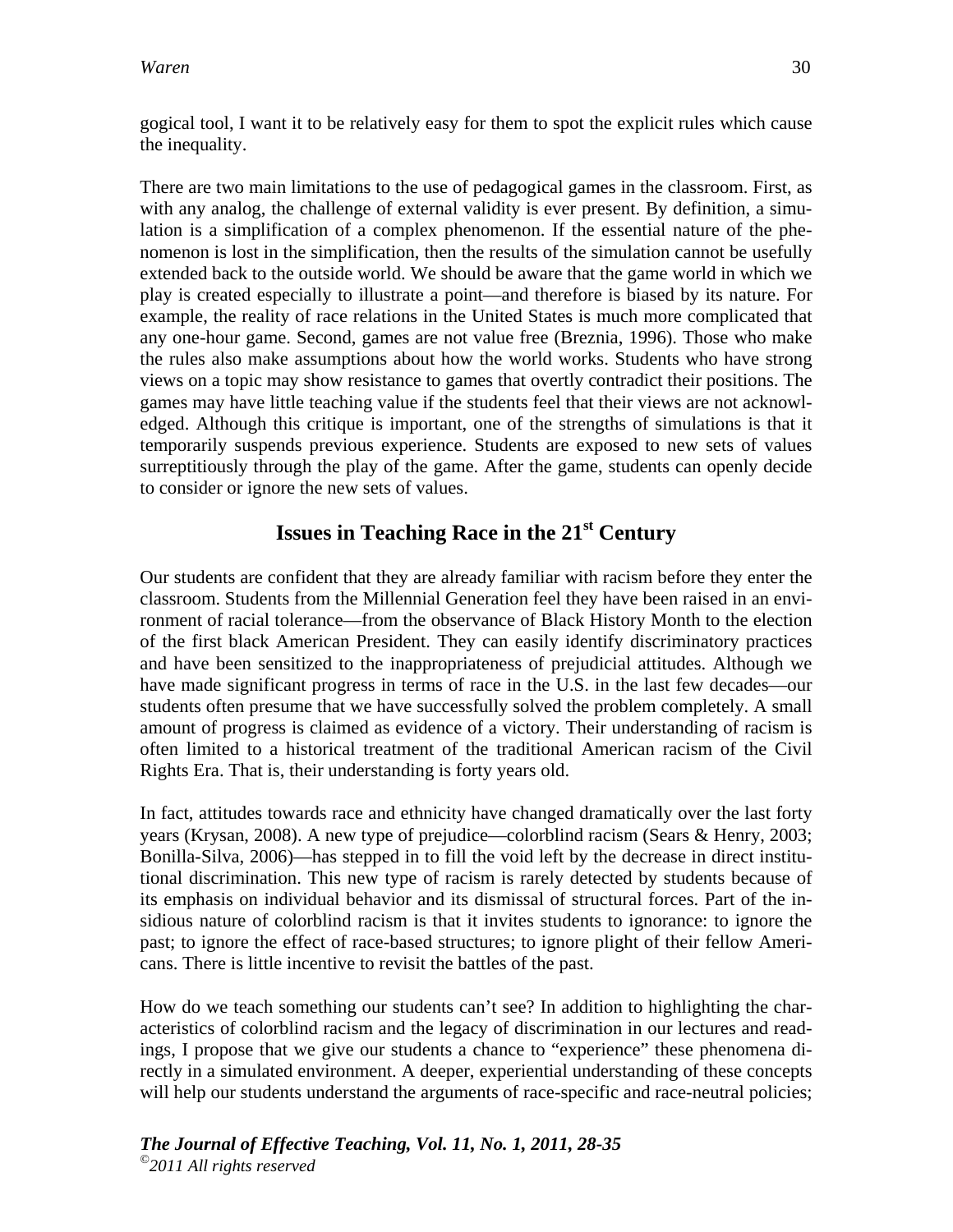the opinions on reparations; the lasting effects of discrimination; and the subtle characteristics of colorblind racism.

Unfortunately, the use of games as pedagogical tools is not common in classes covering race and ethnicity (for a recent exception, see Harlow, 2009). Games are much more common in courses or lectures which focus on economic inequality (Breznia, 1996; Dorn, 1989; Jessup, 2001; Waldner & Kinney, 1999). In such classes, the games are often used to challenge the assumptions of meritocracy and the ideology of individualism. Sociology courses which focus on race and ethnicity also must confront notions of meritocracy and individualism. There are, however, distinct historic and economic structures which have created and perpetuated racial barriers. One difficult challenge for teachers of race and ethnicity is to create games which confront meritocracy and individualism, but at the same time recreate the oppressive social structure which dominates race relations.

## **Example from the Classroom**

I have employed an abbreviated version of *Monopoly* to highlight issues of race and ethnicity in eight different classes over the last four years. I have used the game in classes of over one hundred students and in classes as small as ten. Because *Monopoly* is limited in the number of players, and because as a pedagogical tool I am not that interested in the strategy or game play of the students, I randomly select a small group of students (3-5) to take the roles as players at the front of the room while the rest of the students watch. I use *Monopoly* as a familiar construct, a safe place where everyone knows the rules. Then, I change the rules.

*Monopoly* is based on the assumption of equality of opportunity. This is the first rule I will break in order to highlight theoretical concepts related to race. Since the rules of games are usually explicit, my structural inequality will be explicit as well.

To set the scene for the game, I put a slide of the familiar game board on the screen for visual reference. I arrange my panel of players in front of the class. I am a player as well. We all introduce ourselves to the class, and I take note of the name of the last student in line (for my example here, let us assume her name is "Lydia").

To illustrate this teaching strategy, I use italicized text for the role of the professor below; comments are in normal text.

*Is everyone familiar with the Monopoly rule "Pass Go, Collect \$200"? Everyone circles the board; everyone passes 'Go'; everyone gets \$200. However, anyone who is named 'Lydia' does not get any money as they pass 'Go'.* 

And thus, I have handily created "name-based" discrimination through the concept of direct institutional racism (since this is explicitly stated as a rule). Then, we quickly begin the abbreviated game. I give a narrative to the class to speed things along: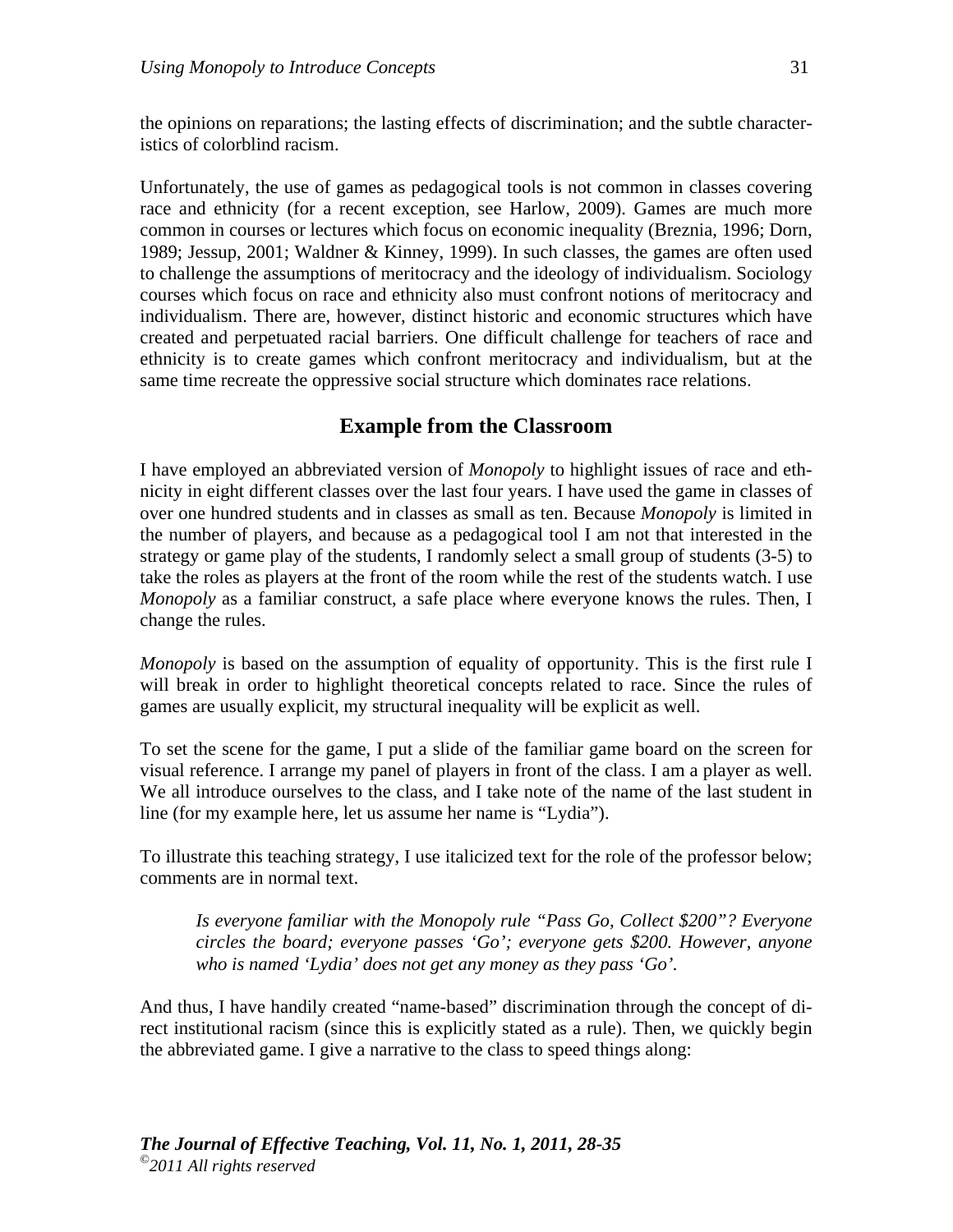*I go around once; pass 'Go'; collect \$200. Jenny goes around once; passes 'Go'; collects \$200. Mark goes around once; passes 'Go'; collects \$200. Lydia goes around once; passes 'Go'; but does not collect \$200. Is everyone clear how this game works? Okay, now we are going to go around the board 349 times. How much money does each player have?* 

This question takes a little time to answer. I do not give the answer, so students take out their phones and start trying to do the math. I wait until more than one student arrives at the correct answer of \$0 for Lydia, \$69,800 for everyone else. In my role as professor, I act shocked at the outcome. I announce it's time to adjust the rules for a more equitable game:

*Okay, clearly this is not working out for everyone [Professor gives a scolding look at Lydia for creating this new problem]. So now we'll change the rule: everyone who passes 'Go' gets \$200. The next turn is our 350<sup>th</sup>. On that turn Lydia will get \$200. But so will all of the other players. How much money will each player have then?* 

It usually takes a little less time to answer this math question. The class informs us that Lydia now has \$200 and everyone else has \$70,000.

*There now Lydia, don't you feel better this time around? This time we have equality, right?* 

Lydia is typically pretty upset at this point. She has been singled out, through no fault of her own, and is being forced to lose this game in front of everyone. All she wants is a chance. The preceding question gives her an opportunity to share her concerns and needs—she needs more money before she will feel equal in this game.

*[Professor adopts more patronizing tone] Now wait a minute! We just changed the rules to accommodate you. We, as the other players, didn't have to do that. It doesn't even benefit us because now there is one more person to buy stuff on the board. We didn't have to do that, but we did. And now you want more money? Where does this money come from? Surely you don't want to take the hard earned money of the other players. Or is it that you want more money for each time you pass 'Go'? A law that says, "People named Lydia get \$300 each time they pass 'Go'." We just gave you \$200, now you want more?* 

Of course, as the instructor, I am not too harsh here. I do not want to hurt my students to make a point. But cognitive dissonance is always uncomfortable. I offer a compromise:

*Why don't you just hold on for a few years? Maybe 25 times around the board and you'll feel better. Students, how much money would each player have after 375 rotations?*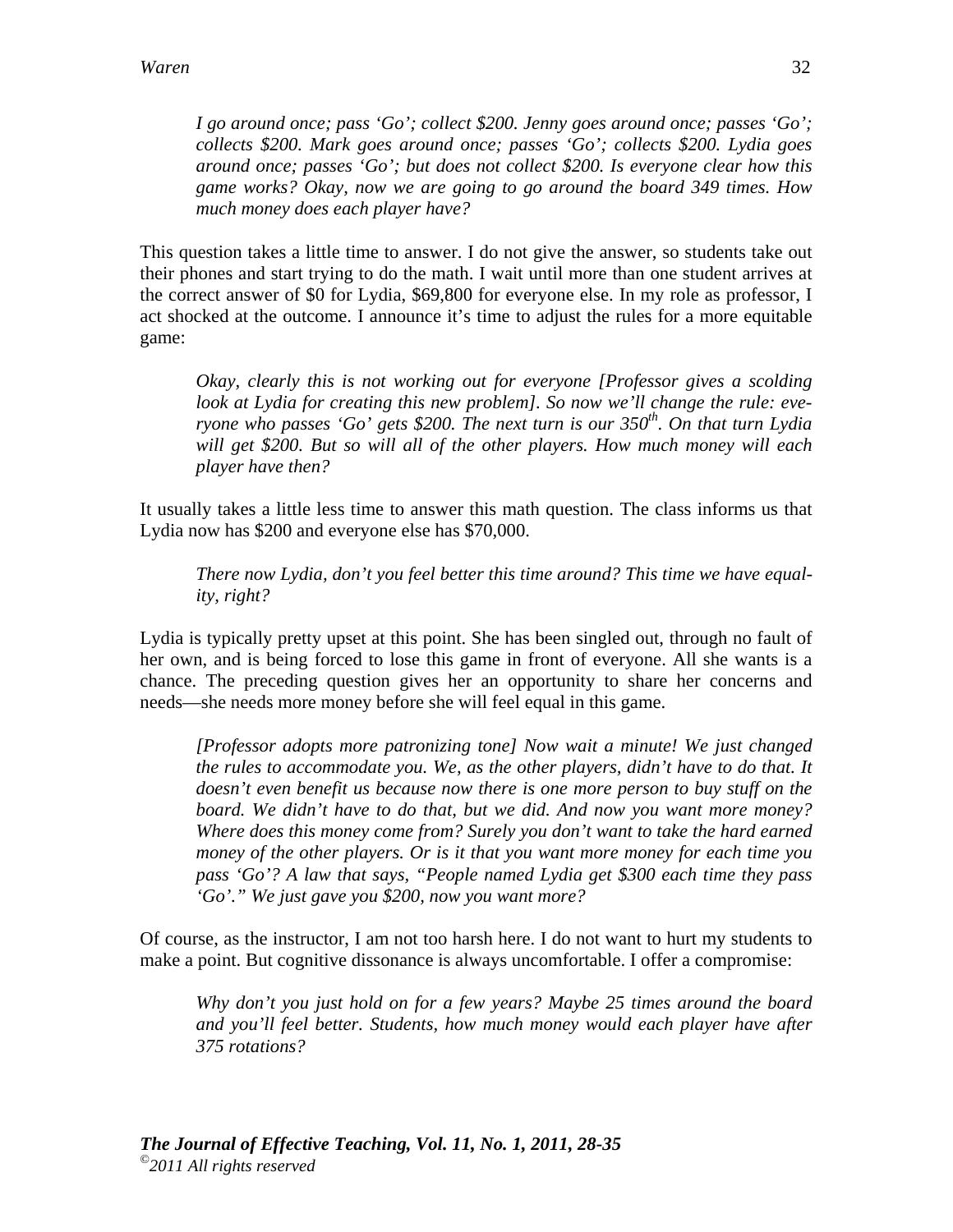Once again I give the students time to do the math. Not surprisingly, Lydia does not feel equal with \$5,000 compared with \$75,000 for everyone else.

At this point I terminate our abbreviated game and debrief each of the student players. Their emotions and experiences about this game are much stronger than their experiences in my more normal lecture classes. There is much more nervous laughter and more lively discussion in these classes than in my classes without simulations.

## **Application of** *Monopoly* **to Race Studies**

In the class discussion which follows the game, I refer back to the interaction between Lydia and myself. That interaction, while not carefully scripted, is filled with detailed questions to illuminate specific theoretical concepts. I am confident my more advanced students of race would recognize these concepts the first time through. But for students from various majors in an introductory-level sociology course, these concepts crystallize during the discussion.

First, I ask the students to tell me what type of discrimination was used to create the inequality between the Lydias and the rest of the players. After some discussion, we arrive at direct institutional racism—an explicitly divisive legal system that is supported by a multitude of individual majority actors. This is "old school" racism and the students easily identify it.

Colorblind racism on the other hand is more difficult for them to spot. After some discussion of the game, however, the classes discover that colorblind racism starts when direct racism is stopped and equality is declared prematurely. Some discussions have touched on the fact that the so-called equality is declared by the majority, not the minority. Then, other characteristics of colorblind racism are illuminated (Sears  $\&$  Henry, 2003): the minority seems impatient with new rules; the minority seems stuck on past problems; the minority might get too much in an effort to equalize; and that the differences will just disappear if the majority ignores the past. Each of these characteristics is discussed at length with a new understanding of the positions on either side of the Lydia-divide. The important point for emphasis here is that, these are feelings and motivations of *the majority*. It is the winners who feel this way, not necessarily the losers.

This short game of *Monopoly* also highlights the legacy of discrimination as well. Why circle the board 349 times? Because the first slave arrived from Africa in 1619, but blacks and whites were not legally allowed to live in the same neighborhoods until 1968 around 349 years (Feagin & Feagin, 1990). But wait. What if our former Supreme Court Justice was right? That we would no longer be subject to the legacy of race after the passage of time; say 25 more years (Krueger, Rothstein & Turner, 2005). The absurdity of her opinion is apparent in the face of 375 iterations around the board; separate 350 times; equal 25 times.

Usually the students have a passing knowledge of reparations and affirmative action two radical solutions which most students have never considered. But in the game, these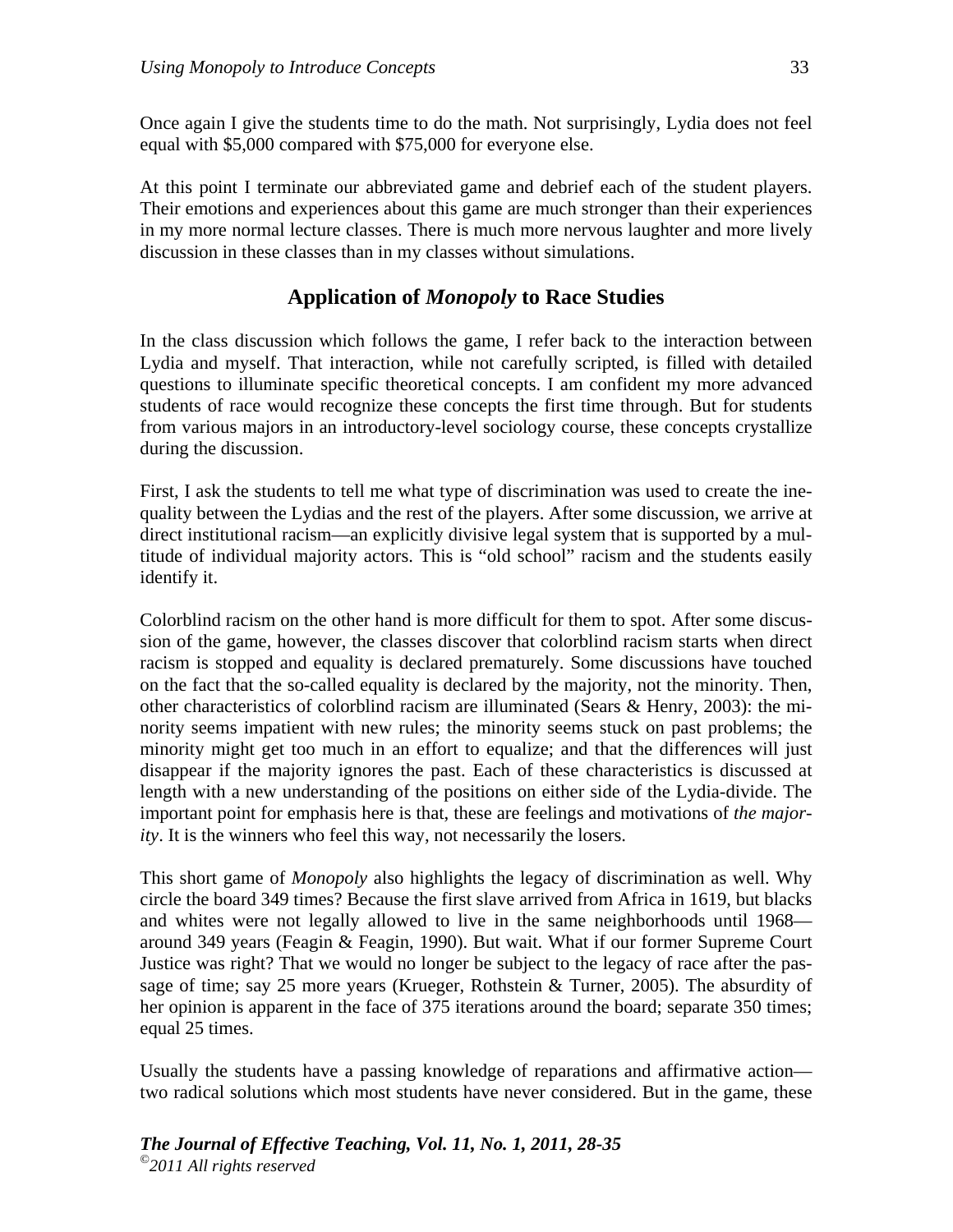two solutions to the "Lydia problem" are not radical at all. A dry definition of "reparations" comes alive for most students when they realize that this solution was mentioned in our game when Lydia was so far behind in funds and the other players were so far ahead. Why not share? Another solution, affirmative action, was also mentioned in our short game when we discussed giving Lydia extra income from circling the board until she reaches parity in wealth. In the simulation, it seems like a reasonable, efficient way to fix a structural problem. It allows everyone to continue playing and ultimately equalizes the playing field. Why does this seem so radical outside the classroom?

## **Discussion**

Classes on race and ethnic relations are an open field for the use of simulations and pedagogical games. The advantages include giving students an "experience" with discrimination; helps students connect abstract theory with concrete experience; and it gives students a shared set of experiences from which they can directly draw to make informed, ethical decisions regarding race.

Using a game allows for a not-so-delicate treatment of a normally taboo subject. Addressing the "Lydia problem" is much easier for students to talk about than directly talking about the race problem in America. Pedagogical games can challenge individualistic assumptions and demonstrate the lasting effects of discrimination in a direct, but nonthreatening way. The temporary and artificial nature of games lets the students join in without fear of ostracism. Particularly for relatively privileged students from the Millennial Generation, this game highlights some of the structural components of racial discrimination which would otherwise be hidden from view.

Also, games can be used to highlight many sociological concepts at once. I usually have the game *after* I have introduced all of the concepts in a previous lecture. Even then, my best students will usually fail to spot one or more of the concepts I am covering during the game. This demonstrates the complicated nature of race issues—that even in a simplified environment, there are many things happening at the same time.

In conclusion, I have found the discussions in these classes to be much better informed and richer—and more likely to be connected to personal experience. Students continue to refer to the concepts highlighted in the game throughout the remaining weeks of the semester. I invite other teachers to incorporate this approach and other games into their teaching preparations.

I would encourage two future developments to extend this technique. First, to add to the number of concepts introduced using *Monopoly*. For example, we have not addressed racial gaps in prison, occupations, or education. Also, residential segregation is a topic uniquely geared toward the *Monopoly* board. A second development would be the application of aspects of other traditional games to race concepts; such as chess (see Schelling's 1971 classic simulation of the role of preferences in racial segregation using the chessboard and the moves of the pieces as an analog to residential mobility); or card games.